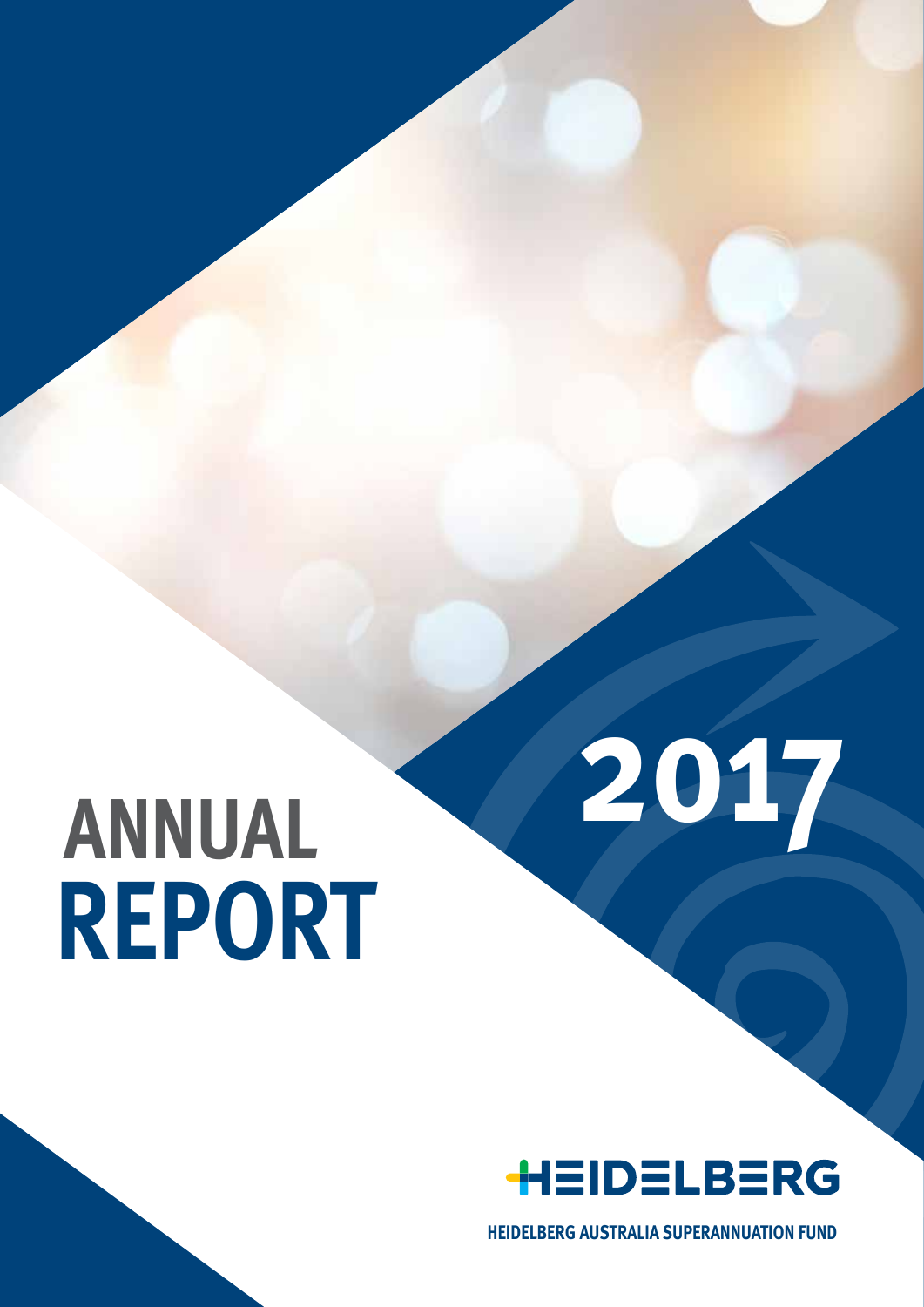

### **2016/17 in review**

Welcome to the *Annual Report* for members of the Heidelberg Australia Superannuation Fund (ABN 75 071 229 817). It was a positive year for the Fund, with overall favourable market conditions contributing to solid investment performance.

The Trustee has continued to monitor our investment objectives and strategies to ensure they remain appropriate. Some revisions were made during the year to reflect the changing investment environment. This saw changes to some investment options' objectives and asset allocations. Read page 10 for more information.

We remain focused on helping members prepare for the future. Should you have any questions about your superannuation you can contact the Fund Administrator on **1800 127 953**.

#### **Read more:**

Building a secure future 2 Review our performance 4 How we invest your super 6 Super developments and the 10

Running the Fund 12

Financials 14

The information in this document is general information only and does not take into account your particular objectives, financial circumstances or needs. It is not personal or tax advice. Any examples included are for illustration only and are not intended to be recommendations or preferred courses of action. You should consider obtaining professional advice about your particular circumstances before making any financial or investment decisions based on the information contained in this document. Information on tax and superannuation legislation is current as at the date of publication and may change.

Issued by Towers Watson Superannuation Pty Ltd (ABN 56 098 527 256, AFSL 236049), as Trustee of the Heidelberg Australia Superannuation Fund (ABN 75 071 229 817). Preparation of this *Annual Report* was completed on 13 September 2017.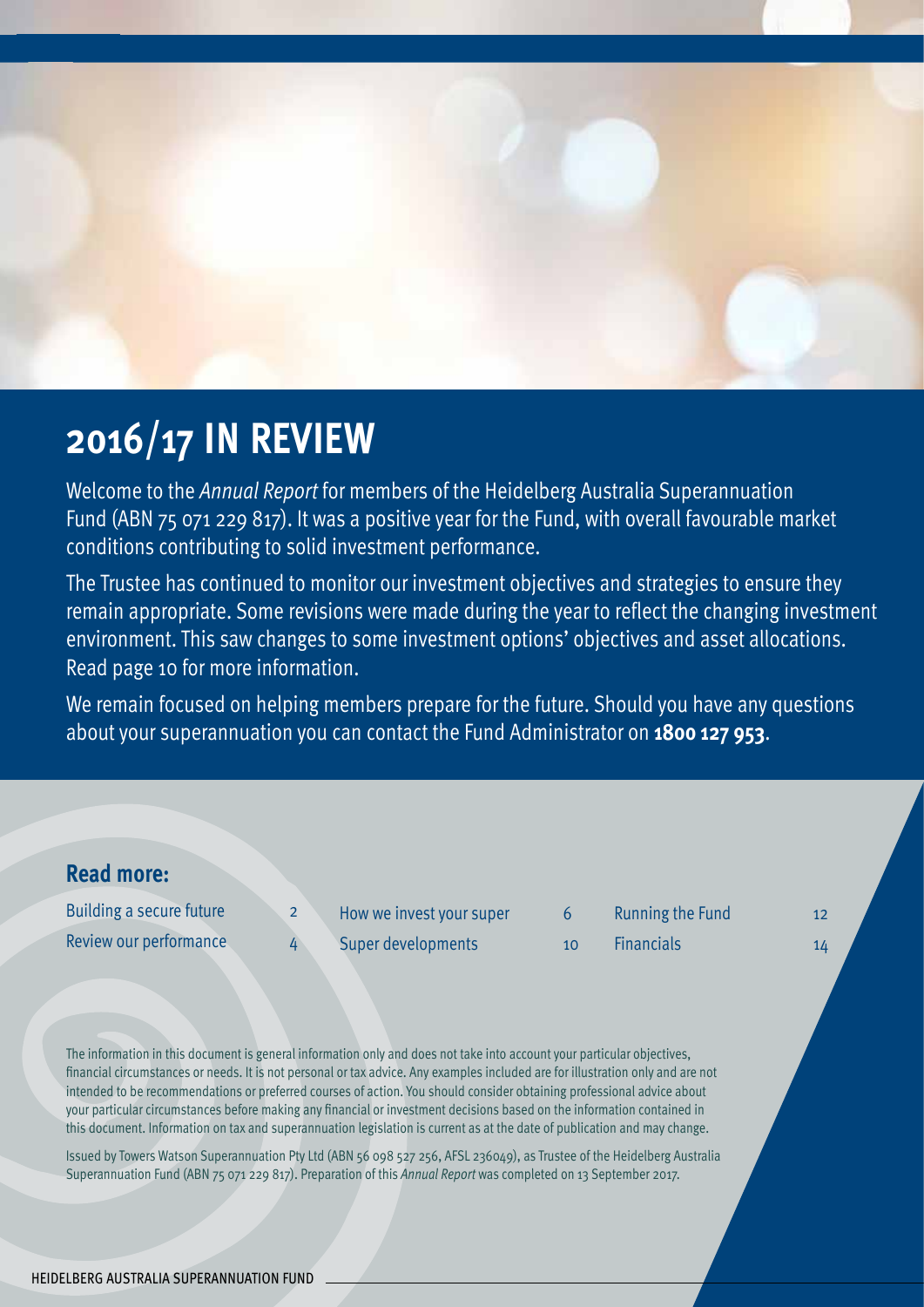

#### **A year of growth**

Past performance is not necessarily a reliable indicator of future performance.



Note: Investment returns are net of tax, investment fees and an allowance of 0.10% per year between 1 July 2013 4.61% and 30 November 2015 to build up the Operational Risk Financial Requirement (ORFR) reserve. No allowance 5 for the ORFR reserve has been made from the investments returns as they apply to defined benefit accounts. For more information see page 4. of tax invectment fees and an allowance of 0.10% pervear between 1 July

1 If you are a Defined Benefit member, see page 5 to learn how investment performance affects your benefits  $\overline{\phantom{a}}$ in the Fund.

### **SOLID GROWTH FOR YOUR SUPER CONTRIBUTING TO Markets performed well**

to 30 June 2016/17

2.16%

Five-year compound average return (per year) to 30 June 2017

1

10-year compound average return (per year) to 30 June 2017

#### 2017 Annual Report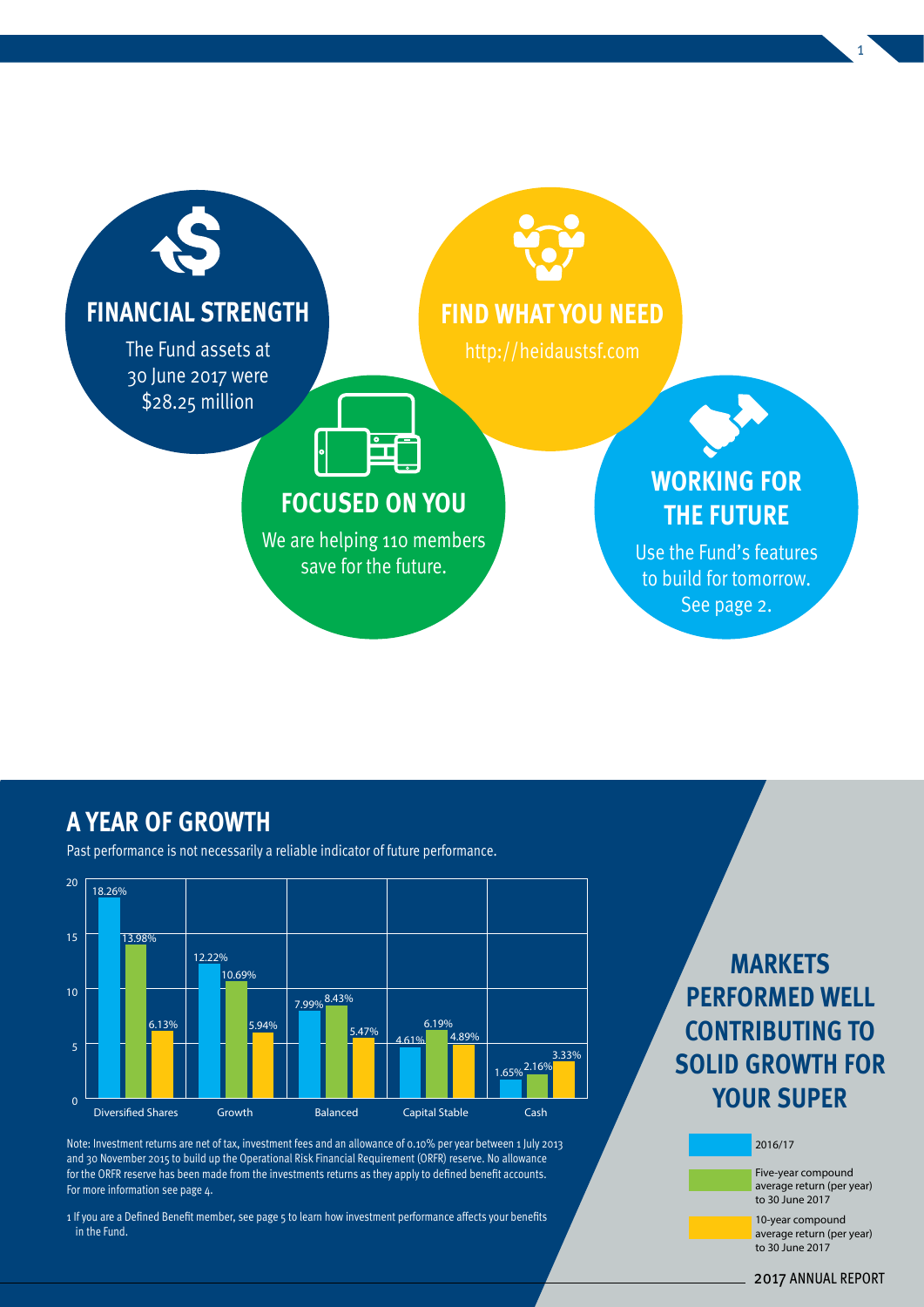### **FEATURE**

2 2

### **Building a secure future**

It takes effort to build something of substance. The Fund has a number of features that can help you build a secure future.

#### **Getting the foundations right**

A number of simple steps can set you up for the future.

**Get the lay of the land**

**TITLE** 

Have a good look at your superannuation landscape. Looking at your latest *Benefit Statement* can tell you some important things:

- **>** How much you have saved;
- **>** Whether you are contributing;
- **>** What options you are invested in;
- **>** How much insurance you have; and
- **>** Who you have nominated as the beneficiary for your death benefit.



of your chosen investment option. You can see how your super is invested by looking at your Statement. Are your investments a good fit for your life stage and attitude to

risk? Remember that each of the Fund's five investment options has a different potential risk and return. It's a trade-off – generally, the higher the potential return in the long term, the higher the risk of short term loss.

See pages 8 to 9 to learn more about the investment choices. If you want to change your investment choice you can do so by completing an *Application and Change Request form*, available from the HR Department, the Fund's website or by calling the Fund Administrator on **1800 127 953**.

#### **Gather your materials**

Do you have superannuation in a number of different funds due to changing jobs in the past? If you have superannuation in other funds, consider rolling it into one account. You could save yourself extra fees and paperwork. Before rolling over, it's important to check whether you will be charged exit fees or will lose any valuable benefits, such as insurance cover, if you withdraw your benefit from your other fund.

You can build your super stash by completing the Fund's *Super Rollover form* available from the Fund's website. It should only take a few minutes.



Can you boost your retirement savings by contributing extra? The earlier you start to save – even small amounts – means that you get more benefit from compounding earnings. Over your working life these savings add up and set you up for the future.

As long as you stay within the Government's contribution caps, your contributions will be eligible for tax concessions (see page 11 for more details on the limits).

To top up your contributions, complete an *Application and Change Request form*, available from the HR Department, the Fund's website or by calling the Fund Administrator on **1800 127 953**.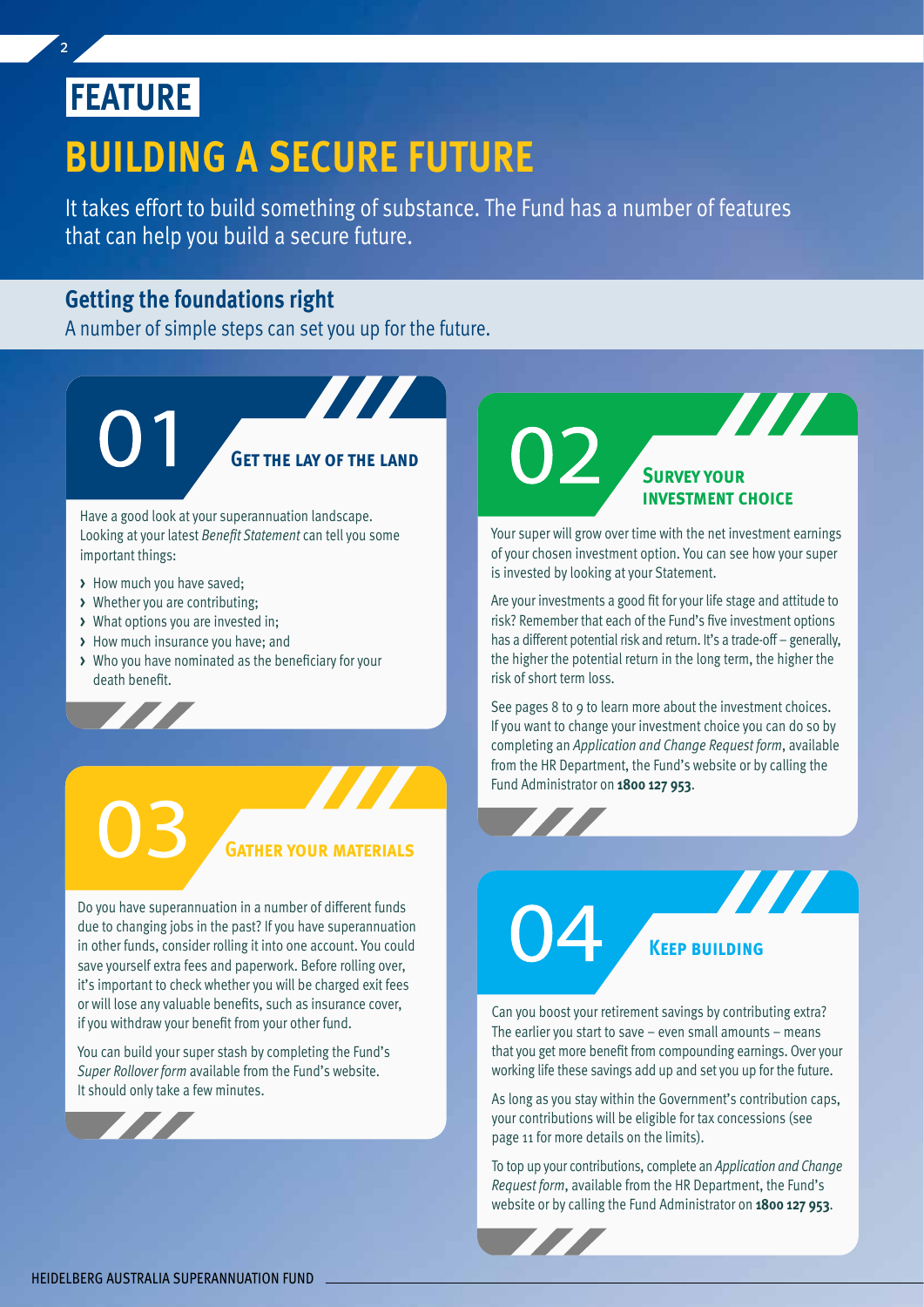#### **Super provides your support structure**

Super provides support for you throughout your working life, not just in retirement.

#### Insurance for the unexpected

The Fund offers you cover for death and total and permanent disablement (TPD), which is paid in addition to your account balance. It is provided under an insurance policy owned by the Trustee. This insurance is paid for by the Company. You cannot change or opt out of this cover while you are an employee of the Company.

Being adequately insured is an important part of your financial security. The Fund also offers you the option to automatically continue your insurance in the Retained Benefits Division of the Fund when you leave Heidelberg.

To learn more about insurance, including the terms and conditions, refer to the *Insurance Guide*, available from **http://heidaustsf.com** or by contacting the Fund Administrator on **1800 127 953**.

#### Nominate your beneficiaries

Making a nomination of beneficiaries and keeping it up to date keeps the Trustee aware of how you would like your super paid out if you die.

The Trustee encourages all members to have an up-to-date beneficiary nomination recorded with the Fund. In the event of your death, the Trustee is required to investigate your personal circumstances at the time of your death and act in the best interests of your dependants when paying your death benefit.

To make a nomination, simply complete the *Nomination of Preferred Dependants form*, available at **http://heidaustsf.com** and return the form as directed.

#### Tools for the future

Use the MoneySmart Retirement planner to see what retirement income you and your partner might have.

The tool is interactive, so you can try out different scenarios to see how you might be able to improve your retirement income, such as by:

- **>** increasing your contributions;
- **>** changing your investment strategy; or
- **>** delaying your retirement.

Go to **www.moneysmart.gov.au** under "Calculators & resources", "Calculators and apps" and select the **Retirement planner**.

#### Getting advice

If you need some guidance to help you plan for your future, consider speaking with a licensed financial adviser. Towers Watson Australia Pty Ltd offers financial planning services through qualified financial planners: call (03) 9655 5222. Alternatively, you can contact the Financial Planning Association of Australia at **www.fpa.com.au** or by calling 1300 337 301.

You can also find information about working with a financial adviser in the Government's guide, *Financial advice and you*, from www.moneysmart.gov.au. Follow these steps:

- **>** Hover over the "Calculators & resources" tab, then go to "Publications".
- **>** Scroll down to the "Investing" category.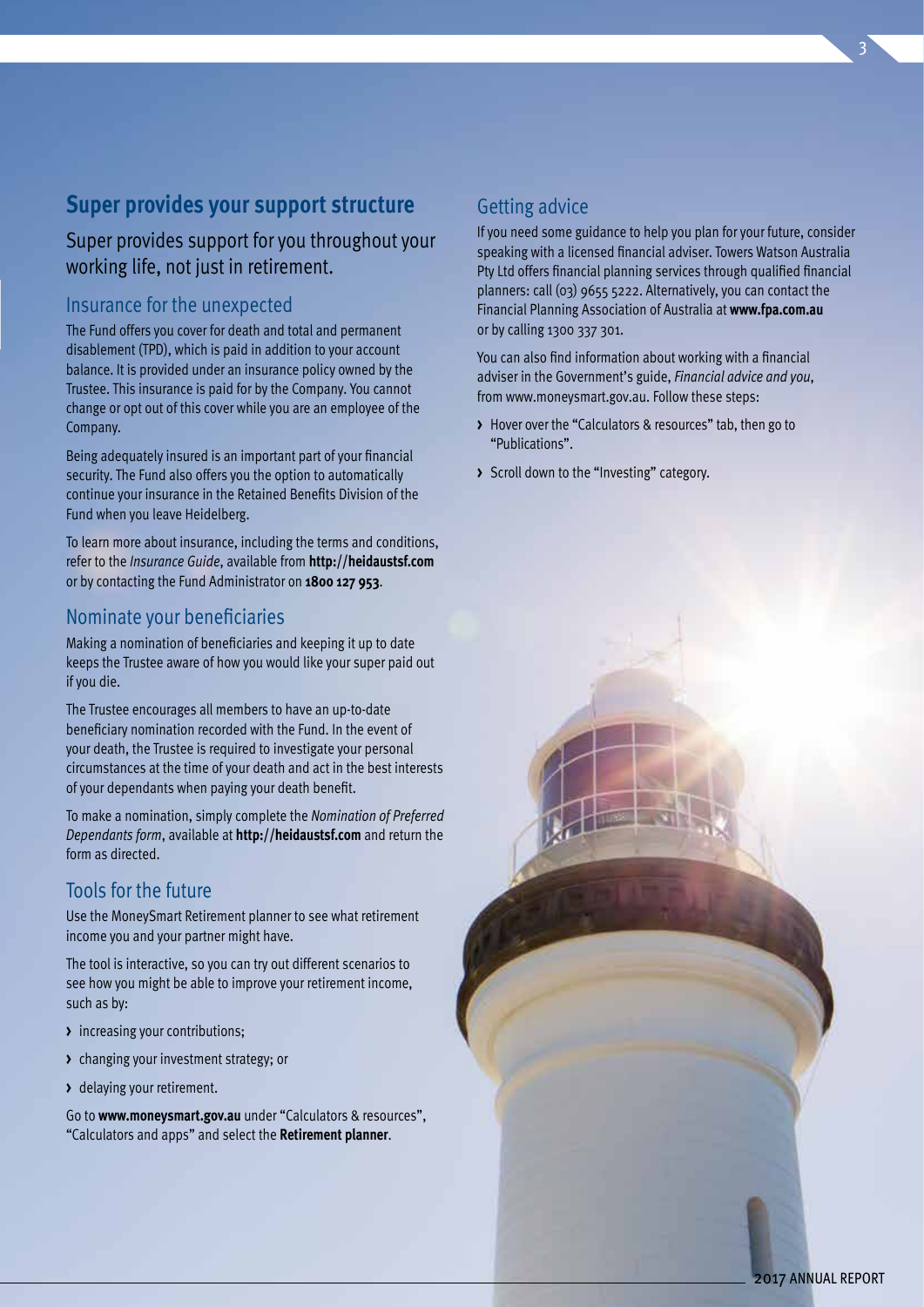### **Review our performance**

The table on the right shows the Fund's investment returns. Your super performance will fluctuate each year depending on how investment markets perform. Super returns can be either positive or negative. In most cases though, super is a long-term investment. For instance, returns earned over a period of 10 years, instead of one or two years, are likely to better indicate your super's performance.

4

Detailed returns are also provided on your *Benefit Statement*.

#### **A snapshot of the Fund's returns**

Past performance is not necessarily a reliable indicator of future performance.

| <b>Investment</b><br>option           | 2017   | 2016     | 2015   | 2014   | 2013   | <b>Five-year</b><br>compound<br>average<br>net return<br>(per year) | 10-year<br>compound<br>average<br>net return<br>(per year) |
|---------------------------------------|--------|----------|--------|--------|--------|---------------------------------------------------------------------|------------------------------------------------------------|
| <b>Diversified</b><br><b>Shares</b>   | 18.26% | $-1.66%$ | 10.12% | 18.85% | 26.41% | 13.98%                                                              | 6.13%                                                      |
| Growth                                | 12.22% | 1.80%    | 8.27%  | 13.79% | 18.07% | 10.69%                                                              | 5.94%                                                      |
| <b>Balanced</b>                       | 7.99%  | 3.74%    | 7.32%  | 10.72% | 12.60% | 8.43%                                                               | 5.47%                                                      |
| <b>Capital Stable</b>                 | 4.61%  | 3.81%    | 5.71%  | 7.51%  | 9.40%  | 6.19%                                                               | 4.89%                                                      |
| Cash                                  | 1.65%  | 1.90%    | 2.15%  | 2.24%  | 2.88%  | 2.16%                                                               | 3.33%                                                      |
| <b>Defined Benefit<sup>1</sup></b>    | 12.22% | 1.85%    | 8.38%  | 13.91% | 18.07% | 10.75%                                                              | 5.97%                                                      |
| <b>Consumer Price</b><br><b>Index</b> | 1.9%   | $1.0\%$  | 1.5%   | 3.0%   | 2.4%   | 2.0%                                                                | 2.4%                                                       |

Note: Investment returns are net of tax, investment fees and an allowance of 0.10% per year between 1 July 2013 to 30 November 2015 and build up the ORFR reserve. No allowance for the ORFR reserve has been made from the investments returns as they apply to defined benefit accounts. For more information on the ORFR reserve see page 7. Returns are for periods to 30 June.

1 If you are a Defined Benefit member, see below to learn how investment performance affects your benefits in the Fund.

#### **Returns on your super**

#### Accumulation members

Your accounts receive the actual investment return for your chosen options after allowing for tax and investment fees. A deduction of 0.10% per year applied between 1 July 2013 and 30 November 2015 to build up the Fund's ORFR reserve. See page 7 for more information on the ORFR reserve.

Investment returns can be positive or negative.

#### Defined Benefit members

Your retirement benefit is generally not affected by investment returns. This benefit is instead linked to your salary.

For Defined Benefit members who joined the Fund before 1 April 1997, your benefit is subject to a minimum based on contributions accumulated with the investment earnings of the Fund's Defined Benefit investments. This is effectively the Fund's Growth option but without the allowance for the build-up of the ORFR reserve. Where these earnings are positive, your benefit will increase. If earnings are negative, it is possible that your benefit will fall. See page 7 for more information on the ORFR reserve. See the table above for investment returns for your defined benefit.

Investment returns are applied to your additional voluntary contribution and rollover accounts. Your accounts receive the actual investment return for your chosen option after allowing for tax and investment fees.

Note: Surcharge payments (if any) are deducted from members' benefits.

#### If you leave during the year

Investment returns are calculated each month. If your super needs to be paid out before monthly investment returns have been calculated, or if you switch investment options, an interim earning rate will be used. This will cover the period from the date that investment returns were last calculated until the date your benefit is paid from the Fund.

The interim earning rate is based on an estimate of the option's net investment return for the month.

For Defined Benefit members, the "defined" portion of your benefit will be invested in the Fund's Cash option after you leave Heidelberg Australia. It will remain in this option until you instruct the Trustee, via the Fund Administrator, to switch your defined benefit to another of the Fund's investment options. Your additional accumulation accounts will continue to be invested in your chosen investment option after you leave Heidelberg Australia.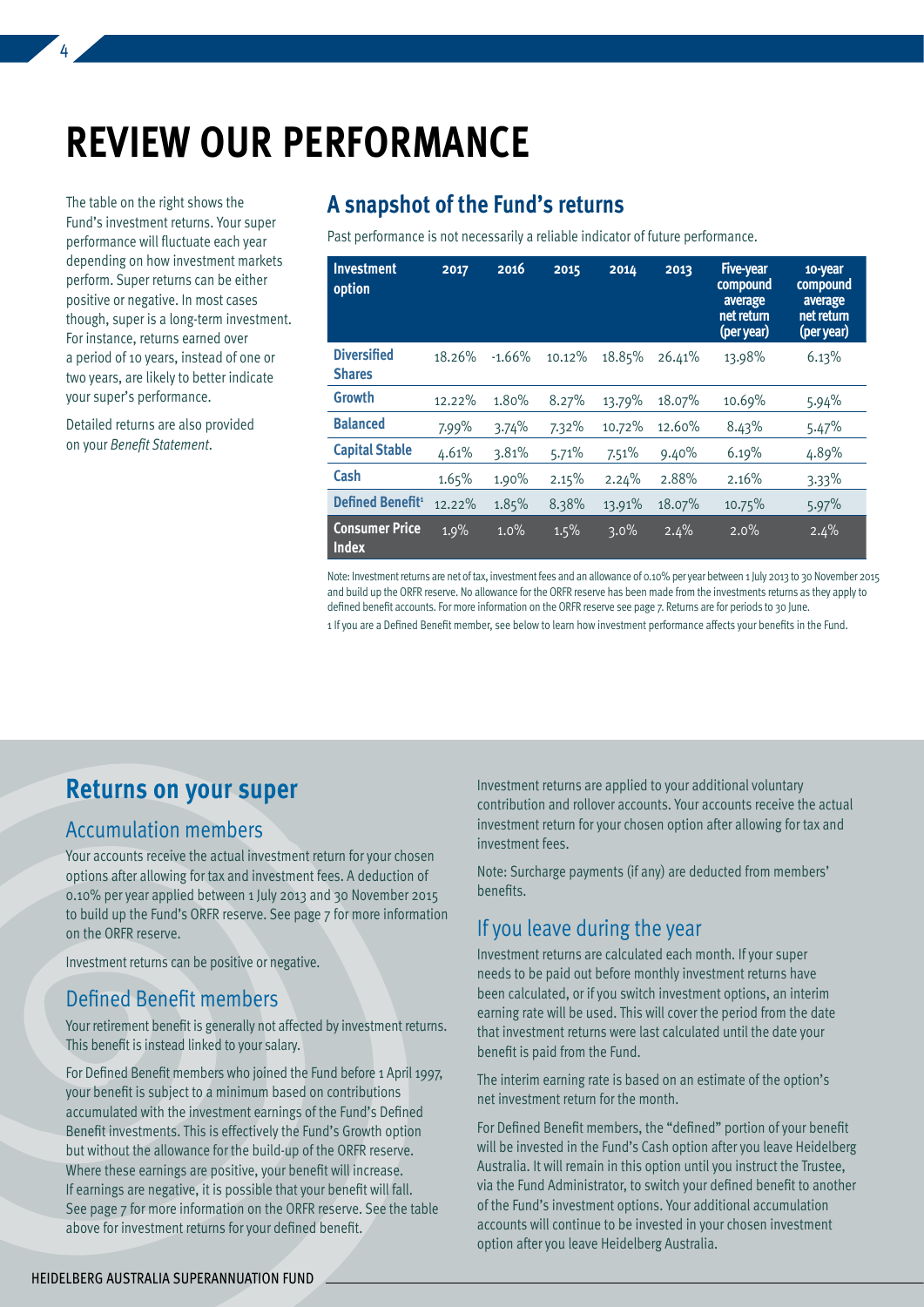#### **Investment market update**

Despite significant political uncertainty, returns for shares over 2016/17 were strong and volatility remained subdued. Global trade and investment regained momentum, driven by strengthening investment in advanced economies, increased trade flows with China, and improved demand from commodity-exporting economies. Strong share market returns were experienced with all but one of the MSCI developed market country indices delivering double digit returns. The UK was the exception and delivered the weakest return for the year, returning 9.9%. As share markets went from strength to strength, bond market returns were relatively flat, with increasing global growth and inflation leading to rising bond yields in key markets.

In the US, investors responded favourably to the election victory of Republican candidate Donald Trump, ushering in a period of growth in share markets. Despite finishing the financial year with some mixed economic data, the US experience was largely positive for the year.

In Europe, the political environment was generally improved by the end of the financial year when compared to its rocky start immediately post Brexit. The French rallied behind centrist candidate Emmanuel Macron, denying the nationalist candidate, Marine Le Pen, who campaigned on a protectionist agenda which threatened to erode the relationship between France and the EU. Over the financial year the Euro Stoxx 50 Index returned 20.1% (in local currency terms), more than regaining losses experienced over the previous year.

In its September 2016 meeting the Bank of Japan launched a new form of monetary easing where it set a cap of 0% on the 10-year bond yield and vowed to overshoot its 2% inflation target. It also maintained its extensive Japanese Government Bond repurchasing program and held the interest rate at -0.1%. Despite remaining significantly below the 2% inflation target, the measures were effective at returning the nation to positive inflation territory.

In China, it was a solid and largely uneventful financial year from an economic perspective, with annualised growth coming in at 6.9% year on year (as at March 2017), a marginal increase over the 6.7% expansion the year prior. One of the most notable developments for Chinese financial markets was the decision from the MSCI to include some China A-Shares in their share market indices, signalling a positive further step towards the opening up of the Chinese share market and its global integration.

Australian economic indicators were largely positive for the financial year. However, while political uncertainty reigned at home and abroad, markets were largely unmoved. The Australian share market had its least volatile year in 16 years. The Australian economy outperformed its forecast and delivered annualised GDP growth of 1.7% for the year (as at March 2017), marking 103 quarters without two consecutive negative periods, generally regarded as the longest stretch of positive growth of any developed nation.

The Reserve Bank of Australia (RBA) decided to cut the official cash rate in August 2016 to a record low of 1.5%, stating that the reduced rate was adequate to generate sustainable economic growth and to maintain inflation in its target range. The RBA maintained rates at 1.5% for the rest of the financial year, citing mixed domestic economic signals, particularly concerns around the labour and housing markets.

Australian shares, as measured by the S&P/ASX 300 Index, returned 13.8%, compared to 0.9% and 5.6% for the previous two financial years, respectively. The main detractor from performance was Telecommunication Services, which was the only sector to experience a negative annual return.

5

The Australian dollar experienced its lowest volatility in 27 years relative to the US dollar. The Australian dollar rose over the year, despite the US dollar's strength following the Presidential election, to end at 76.89 US cents (up from 74.26 US cents). Over the same period the Australian dollar also strengthened against the currencies of its major trading partners, with the Trade Weighted Index ending the year at 65.5 (up from 62.5 from last year).

Both Australian and international bond yields climbed over the course of the financial year, with significant upward shifts occurring in October 2016 and June 2017. The Australian 10 Year Government bond yield finished 0.6% higher than in June last year at 2.6%, while the US 10 Year Government bond yield climbed 0.8% (to 2.3%) over the same period.

Australian cash, as measured by the Bloomberg AusBond Bank Bill Index, returned 1.8% for the year, down from 2.2% last year. Australian bond markets delivered almost flat performance for the year, with the Bloomberg AusBond Composite Index returning 0.2%, compared to 7.0% for the last financial year. Global fixed interest performance was marginally above Australian fixed interest, with the Barclays Global Aggregate Index (hedged to AUD) returning 0.5% for the financial year, down significantly from 9.3% for the previous year.

Note: This investment commentary does not constitute advice. All investment figures quoted relate to before-tax performance of the relevant industry benchmark. © 2017 Willis Towers Watson. All rights reserved.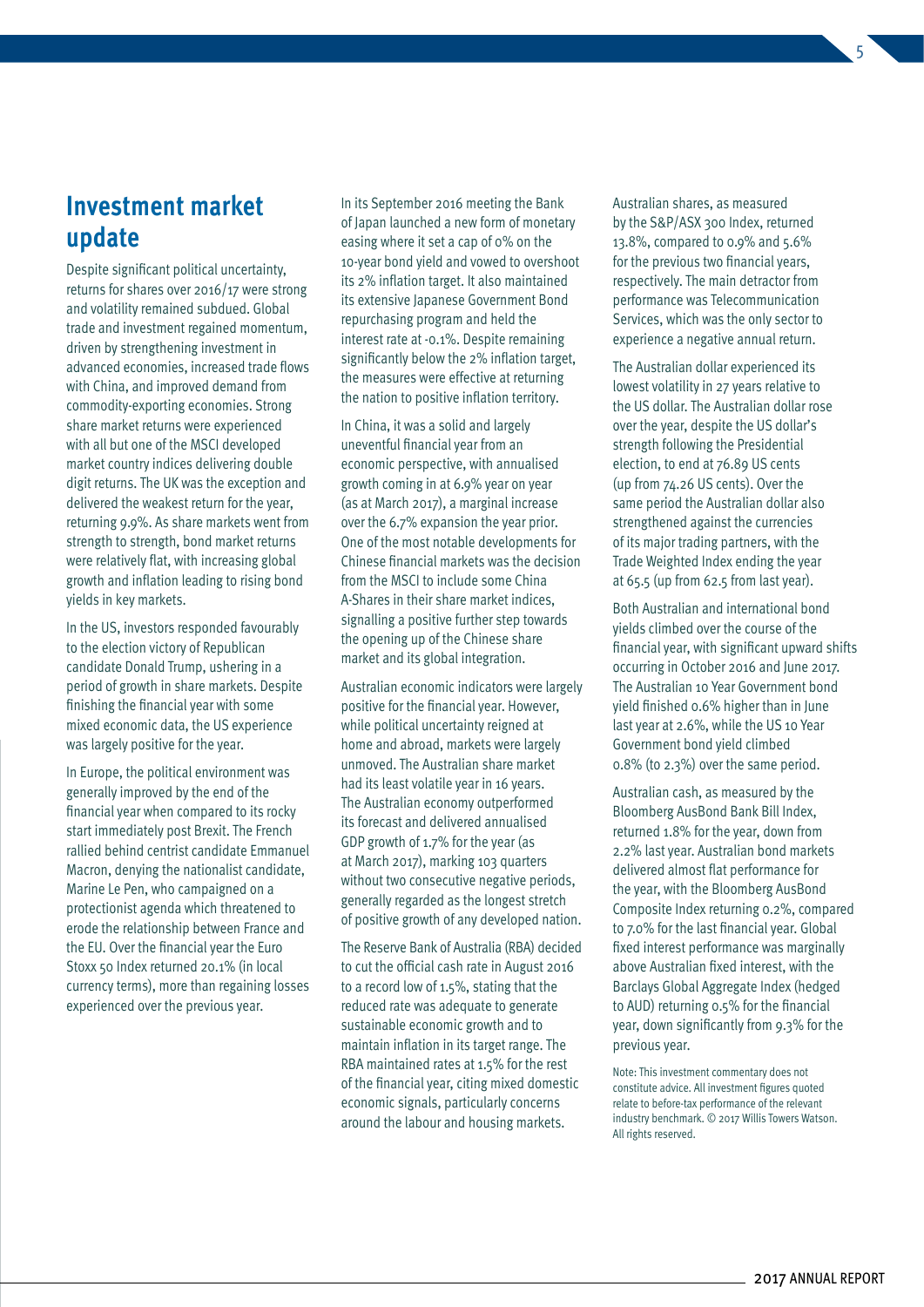### **How we invest your super**

The Fund has five investment options for you to choose from, each with a different investment objective and strategy. The five investment options are **Diversified Shares**, **Growth**, **Balanced**, **Capital Stable** and **Cash**.

6

If you are **Accumulation member**, you have a choice of how your entire super balance is invested. The option in which your super is invested is included on your *Benefit Statement*.

If you are a **Defined Benefit member**, you have investment choice for your additional voluntary contributions and rollover accounts only.

We know that it is crucial for you to find the most appropriate investment choice for your circumstances. If you wish to change how the Trustee invests your super, you should complete an *Application and Change Request form* (available from the Fund's website) and return it to the Fund Administrator.

#### **Our investment objectives**

Investment objectives are specific goals that the Trustee sets for the performance of the Fund and each investment option. They are not intended as forecasts or guarantees of future investment returns.

In general, the Trustee aims to:

- **>** Invest the Fund's assets prudently as permitted by the Trust Deed and by superannuation law;
- **>** Invest across a diverse range of assets;
- **>** Ensure that the Fund is able to make benefit payments to members when they are due; and
- **>** Monitor the performance of the Fund's investment managers to ensure they exercise integrity, prudence and professional skill in fulfilling the investment tasks delegated to them.

See pages 8 to 9 to learn more about the specific investment objectives for each investment option.

#### **Our investment strategy**

An investment strategy is the plan the Trustee follows to achieve the objectives of an investment option. Each investment option has its own investment strategy. For the details of each option's investment strategy, see pages 8 to 9.

#### **Investment managers**

The Trustee appoints professional investment managers to manage the Fund's investments. These managers and their products may be changed from time to time without prior notice to, or consent from, members.

The Fund's investment managers at 30 June 2017 are listed below.

#### Australian shares

- **>** Macquarie Investment Management Limited (through the Macquarie Australian Enhanced Plus Equities Fund)
- **>** Schroder Investment Management (through the Schroder Australian Equity Fund)

#### International shares

- **>** BNP Paribas Investment Partners (Australia) Limited (through the MFS Global Equity Trust)
- **>** Realindex Investments Pty Limited (through the Realindex Global Share Hedge Fund – Class A)

#### Property

- **>** DEXUS Wholesale Property Limited (through the DEXUS Wholesale Property Fund)
- **>** State Street Global Advisors (SSgA) (through the Australian Listed Property Index Trust)

#### Fixed interest

- **>** BlackRock (through the Global Bond Index Fund)
- **>** SSgA (through the Australian Fixed Income Index Trust)

#### Cash

**>** SSgA (through the Australian Cash Trust)

Super bytes

**Trust Deed**: This legal document sets out the rules relating to the establishment and operation of the Fund.

**Investment objective:** This is a fund's investment goals. A fund's investment objectives are usually set in terms of risk and return. For example, the Fund might aim to achieve returns that exceed the rate of inflation by a set amount.

**Asset allocation:** The distribution of investments across various asset classes (such as shares, property, fixed interest and cash).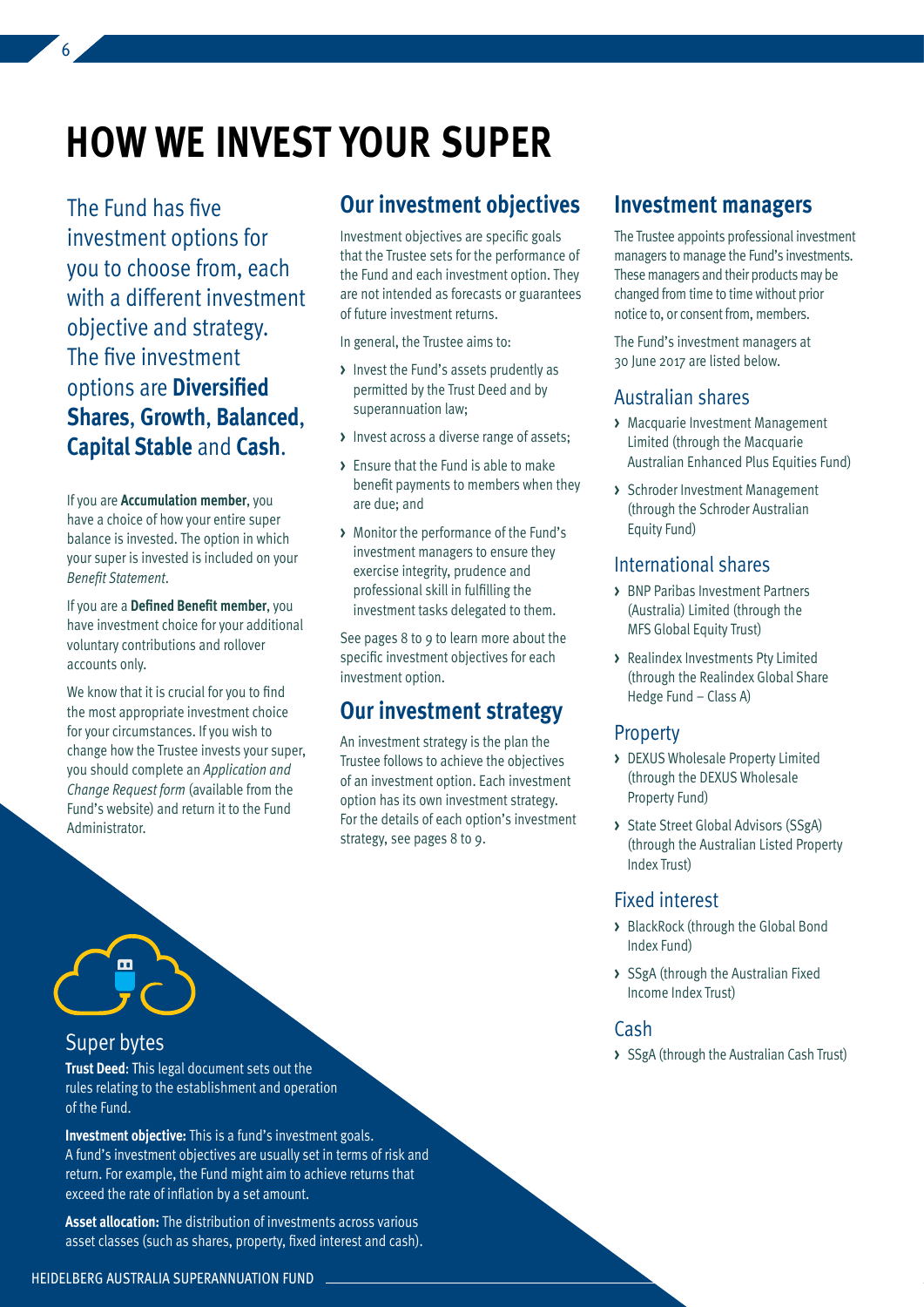#### **Asset allocation**

Each of the Fund's investment options is invested in various asset classes. The Trustee places limits or ranges on the Fund's exposure to each asset class and nominates a neutral or benchmark position for each option. The asset allocation ranges for each investment option are shown below.

The Fund's defined benefit assets are invested in the Growth option.

#### Diversified Shares

| Australian shares    | 48% to 52% |
|----------------------|------------|
| International shares | 48% to 52% |

#### Growth

| <b>Australian shares</b>     | 30% to 34% |
|------------------------------|------------|
| International shares         | 30% to 34% |
| <b>Australian property</b>   | 6% to 10%  |
| Australian fixed interest    | 8% to 12%  |
| International fixed interest | 8% to 12%  |
| Cash                         | 6% to 10%  |

#### Balanced

Australian shares 19% to 23% International shares 18% to 22% Australian property 8% to 12% Australian fixed interest 15% to 20% International fixed interest 15% to 20% Cash 12% to 16%

#### Capital Stable

| Australian shares            | 11% to 15%   |
|------------------------------|--------------|
| International shares         | $9\%$ to 13% |
| <b>Australian property</b>   | 4% to 8%     |
| Australian fixed interest    | 13% to 17%   |
| International fixed interest | 13% to 17%   |
| Cash                         | 38% to 42%   |
| Cash                         |              |

Cash 100%

#### **Other investment information**

#### **Derivatives**

The Trustee does not invest directly in derivatives. The Fund's investment managers may use derivatives for risk control purposes or to more efficiently change asset allocations. Derivatives are not used in a speculative manner.

Investment managers are required to have risk management processes in place in relation to the use of derivatives and the purposes for which they are used. Each year, the Trustee obtains confirmation from the managers that they have complied with their processes.

#### Deferred tax assets

Super funds normally pay tax on any capital gains. If the Fund experiences capital losses (which can arise, for example, due to falls on share markets), super funds are allowed to accumulate the tax benefits associated with those losses and use them to offset the tax on future capital gains.

Australian Accounting Standards require that future tax benefits will be recognised only to the extent that it is likely that future taxable gains will be available to utilise the capital losses. In order to prudently manage the Fund's tax position, the Trustee has imposed a limit on the level of taxation benefits arising from these capital losses. At 30 June 2017, the level of the Fund's tax losses was within the limit set by the Trustee. The Trustee is therefore recognising the whole of the Fund's tax losses as a Fund asset.

#### Actuarial review

The Fund's financial position is reviewed by the actuary at least every three years. The actuary then makes a recommendation to the Company on the appropriate level of future contributions needed to maintain members' benefits.

7

The review for 30 June 2016 was completed in December 2016. The Fund was in a satisfactory financial position and remains in a satisfactory financial position. The Company continues to contribute in line with the actuary's recommendations.

#### Reserves

The Trustee does not maintain investment reserves. However, from 1 July 2013, super funds have been required to set aside financial resources to address the Fund's operational risks. This is known as the Operational Risk Financial Requirement (ORFR) reserve.

A reserve of 0.30% of the aggregate of members' vested benefits was systematically built up. The reserve was funded in two ways. For accumulation-based benefits, the reserve was funded by setting aside a small portion of the Fund's investment earnings at a rate of 0.10% per year (these deductions from investment earnings ceased from 30 November 2015). For defined benefits, the reserve was funded by setting aside amounts from the Fund's defined benefit assets.

The Trustee invests the ORFR reserve in the Fund's Growth option. Now that the desired level of 0.30% has been reached, the Trustee periodically monitors the reserve to ensure that it remains close to this level. Should the reserve fall below a predetermined shortfall limit, the Trustee will enact a plan for its replenishment. Details of the reserve are provided in the table below.

#### **Level of reserves**

| As at 30 June | <b>ORFR</b> reserve<br>(% of vested benefits) |  |
|---------------|-----------------------------------------------|--|
| 2017          | 0.35% (\$89,217)                              |  |
| 2016          | 0.30% (\$76,936)                              |  |
| 2015          | $0.18\%$ (\$50,041)                           |  |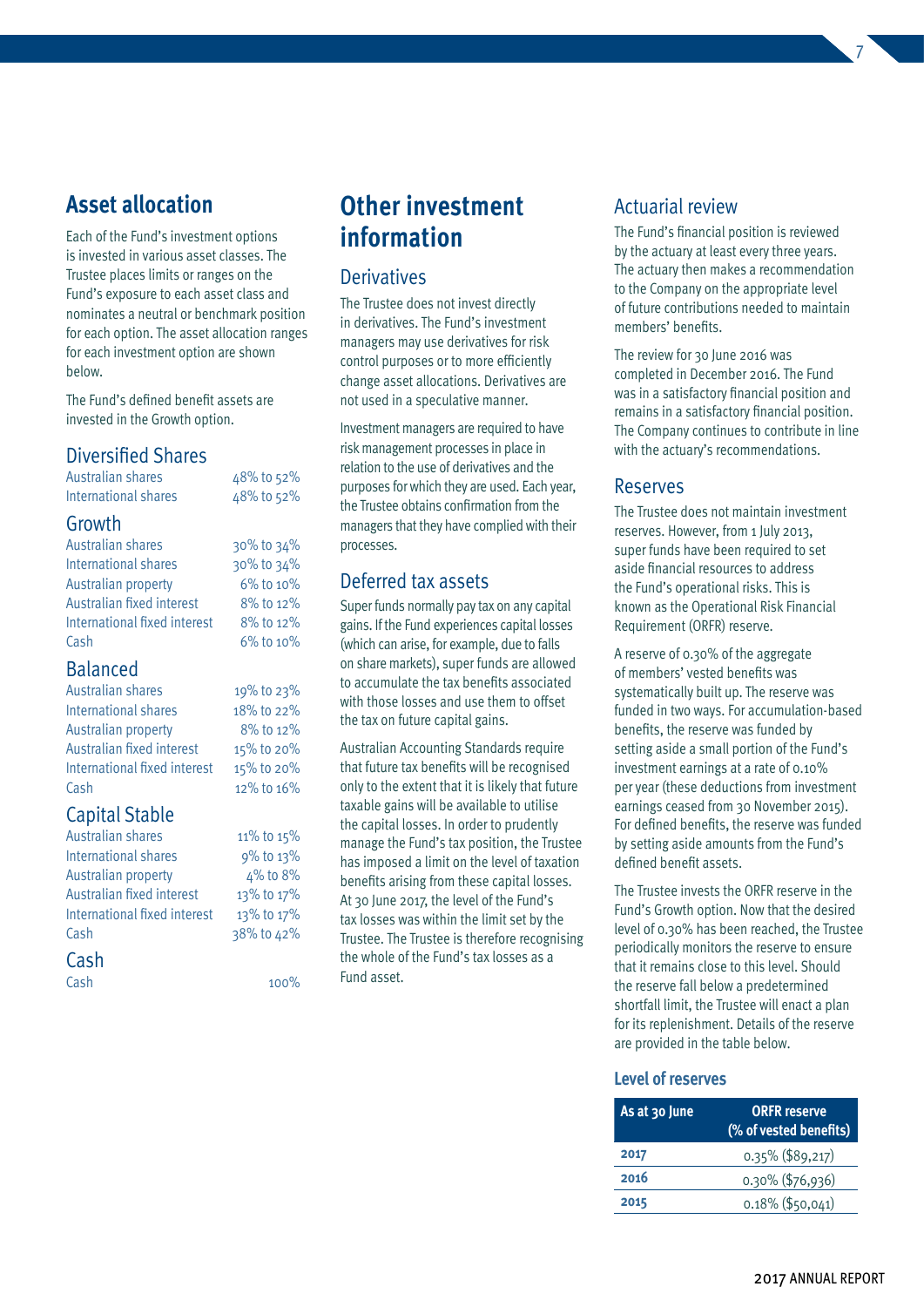|                                                                  | <b>Diversified Shares</b>                                                                                                                                                                                                                                                                                   | Growth                                                                                                                                                                                                                                                                                                                                     |
|------------------------------------------------------------------|-------------------------------------------------------------------------------------------------------------------------------------------------------------------------------------------------------------------------------------------------------------------------------------------------------------|--------------------------------------------------------------------------------------------------------------------------------------------------------------------------------------------------------------------------------------------------------------------------------------------------------------------------------------------|
| What are the investment<br>objectives for this option?           | To achieve a return (net of tax and investment<br>fees) that exceeds the increase in the<br>Consumer Price Index (CPI) by at least<br>4.0% p.a. over moving seven-year periods.<br>To limit the probability of achieving a negative<br>return over moving one-year periods to<br>approximately 1 year in 4. | To achieve a return (net of tax and investment<br>fees) that exceeds the increase in the<br>Consumer Price Index (CPI) by at least<br>3.0% p.a. over moving seven-year periods.<br>(previously $CPI + 3.5\%$ )<br>To limit the probability of achieving a negative<br>return over moving one-year periods to<br>approximately 1 year in 5. |
| <b>What investment strategy</b><br>does this option use?         | To invest totally in shares with 50% in Australian<br>shares and 50% in international shares.                                                                                                                                                                                                               | To invest largely in shares and property (about<br>70%), with the balance (about 30%) in fixed<br>interest and cash investments.                                                                                                                                                                                                           |
| <b>Likelihood of a negative return</b><br>in any 20 year period* | 4 to 6 years out of every 20                                                                                                                                                                                                                                                                                | 4 to 6 years out of every 20                                                                                                                                                                                                                                                                                                               |
| <b>Volatility level*</b>                                         | High                                                                                                                                                                                                                                                                                                        | High                                                                                                                                                                                                                                                                                                                                       |
| How is this option invested<br>at 30 June?                       | 2017                                                                                                                                                                                                                                                                                                        | 2017                                                                                                                                                                                                                                                                                                                                       |





#### Super bytes

**Asset classes:** These are different types of investments e.g. shares, property, fixed interest and cash.

**Income assets:** These assets include cash, corporate debt and fixed interest. Their market value can also fluctuate, but usually with less volatility than is the case with growth assets.

**Growth assets:** Returns from growth assets come from the change in the asset's value (such as an increase in share prices) and the income from the investment (such as dividends). Shares, property, infrastructure and hedge funds are common examples of growth assets. Returns are generally higher than other assets over the longer term but can also be negative from time to time.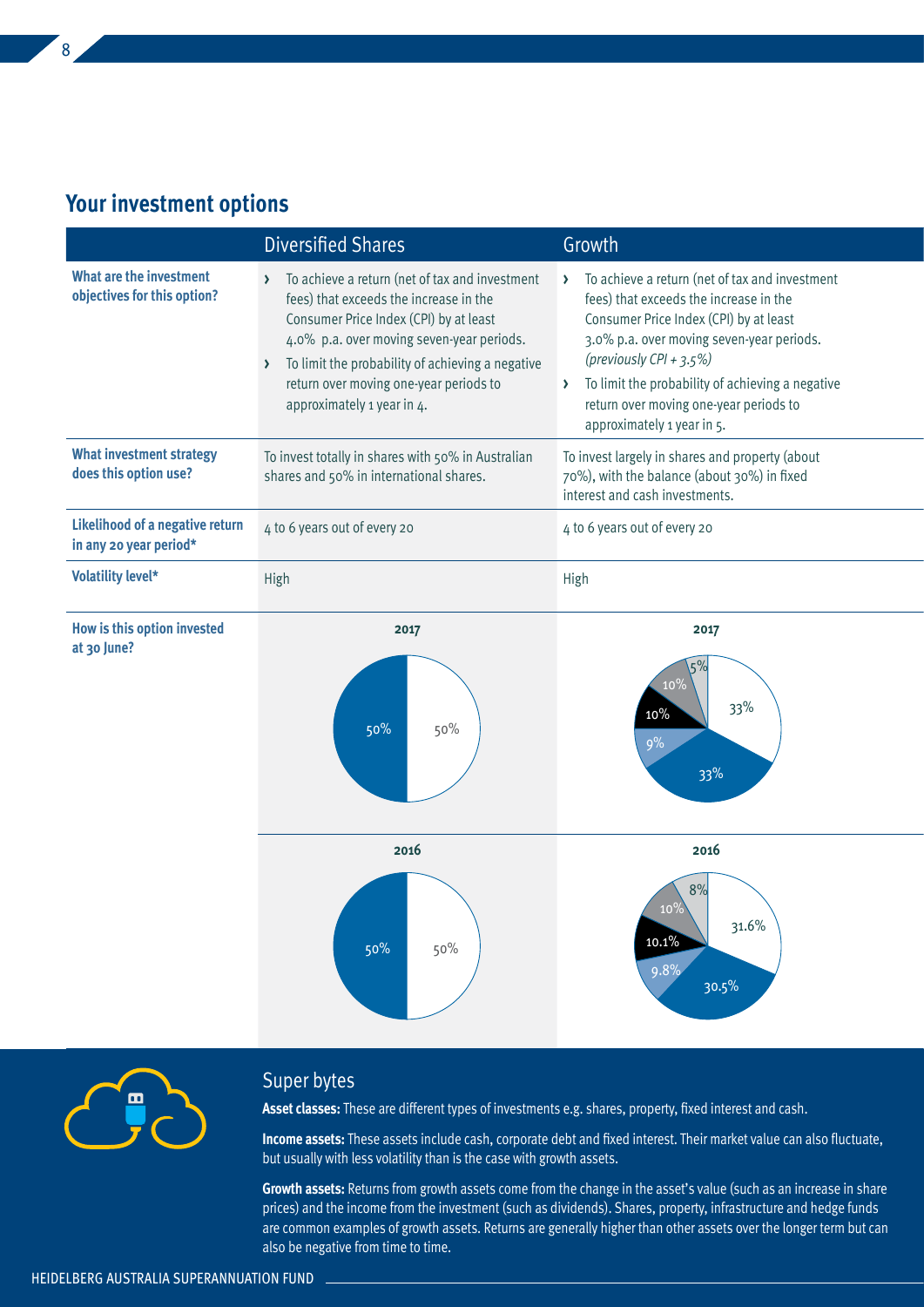| To achieve a return that matches the<br><b>Bloomberg AusBond Bank Bill Index</b><br>(previously the objective was to<br>exceed CPI by at least 0.5% p.a.<br>over moving three-year periods)<br>To prevent any negative returns over<br>moving one-year periods. |
|-----------------------------------------------------------------------------------------------------------------------------------------------------------------------------------------------------------------------------------------------------------------|
| To invest only in secure fixed interest<br>investments, such as bank deposits,<br>bills, mortgages and short-term bonds.                                                                                                                                        |
|                                                                                                                                                                                                                                                                 |
|                                                                                                                                                                                                                                                                 |
| 2017                                                                                                                                                                                                                                                            |
| 100%                                                                                                                                                                                                                                                            |
| 2016                                                                                                                                                                                                                                                            |
|                                                                                                                                                                                                                                                                 |
| (net of tax).                                                                                                                                                                                                                                                   |

\* The volatility level shown is based on industry guidance to allow members to compare investment options that are expected to deliver a similar number of negative annual returns over any 20 year period. It is based on the Standard Risk Measure developed by the industry and is not a complete assessment of all forms of investment risk, for instance it does not detail what the size of a negative return could be or the potential for a positive return to be less than a member may require to meet their objectives. Further, it does not take into account the impact of administration fees and tax on the likelihood of a negative return. Members should still ensure they are comfortable with the range of risks and potential losses and gains associated with their chosen investment option.



9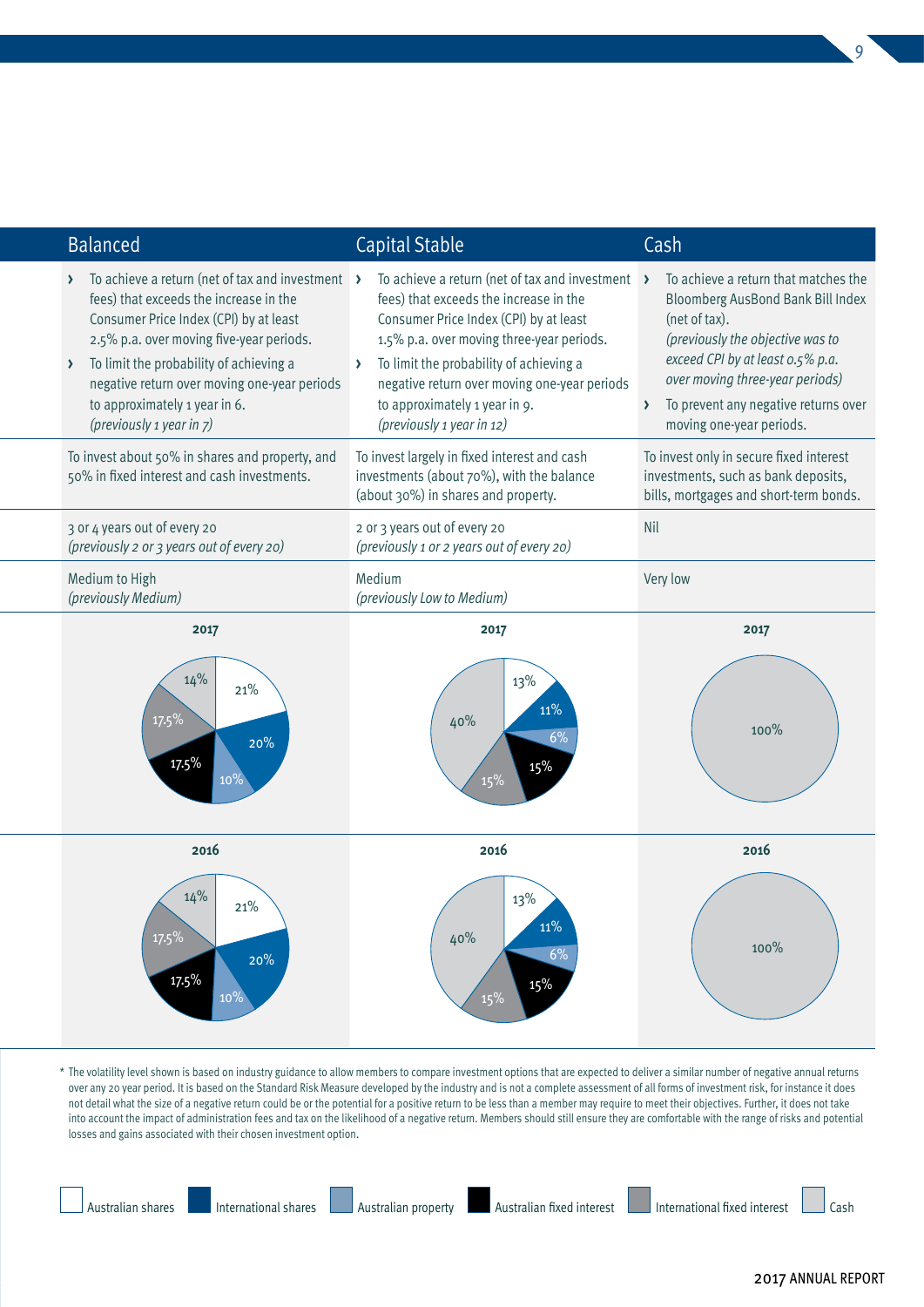## **Super developments FEATURE**

#### **Changes to the Fund's investment options**

After a recent review, the Trustee changed the investment return objective, expected frequency of negative returns and volatility levels for some options. The revised objectives reflect the expectation that returns from most asset classes are likely to be lower on average over the medium term.

There are no changes to how the investment options' assets are managed or the investment strategy.

Of course, the objectives are not guarantees and actual outcomes may be different. The Trustee will continue to monitor the appropriateness of the Fund's investment objectives and strategy.

Please see the tables on pages 8 and 9 for details.

#### **Budget 2017 snapshot**

There were two proposals in this year's Federal Budget aimed at improving housing affordability that also involve superannuation:

- **> A First Home Super Saver Scheme**  which lets first home buyers use the superannuation system as a way to save extra money for a deposit on a first home; and
- **> Encouraging over 65's to downsize their home** and put some of the proceeds into superannuation. This is intended to free up larger homes for younger families.

The following provides more details. It is important to remember that these are currently proposals and must be passed by Parliament before they become law. Additional conditions may also apply.



#### First Home Super Saver Scheme

**When is the Scheme scheduled to start?** 

Starting from 1 July 2017, it is proposed that you can make voluntary contributions to your super fund and be able to access your savings starting from 1 July 2018.

Super contributions are usually preserved in the superannuation system until you reach your preservation age or satisfy another condition of release.

**Members wanting to take advantage of this Scheme should check that it is legislated before making contributions, to avoid losing early access to savings should the Scheme not proceed.** 

#### **How much can be saved?**

You can save up to **\$15,000 per year**. The maximum savings is limited to **\$30,000**  of voluntary contributions in total.

Amounts invested are deemed to receive earnings equal to the 90 day Bank Bill rate plus 3% p.a.

**To see how you might benefit from the First Home Super Saver Scheme, use the Government's online estimator at www.budget.gov.au/estimator.** 

#### **What type of contributions can be made?**

#### You can make contributions from:

- **>** Before-tax salary; or
- **>** After-tax salary.

#### **How do these contributions work?**

#### **Before-tax contributions**

- **>** Tax at 15% is deducted from your contribution when it is paid into the superannuation fund.
- **>** Amounts you contribute count toward your concessional contributions cap. This cap is \$25,000 per year for everyone. Amounts above the cap will attract higher tax. The cap includes your employer's contributions (and your notional contributions if you are a Defined Benefit member).
- **>** Withdrawals from super under this Scheme are taxed at marginal rates less a 30% tax offset.

#### **After-tax contributions**

- **>** There is no tax on these contributions when you pay them into the super fund or when they are withdrawn.
- **>** These contributions count towards your non-concessional contributions cap. From 1 July 2017, the cap is \$100,000 per year with the ability to bring forward up to two future years of limits.

10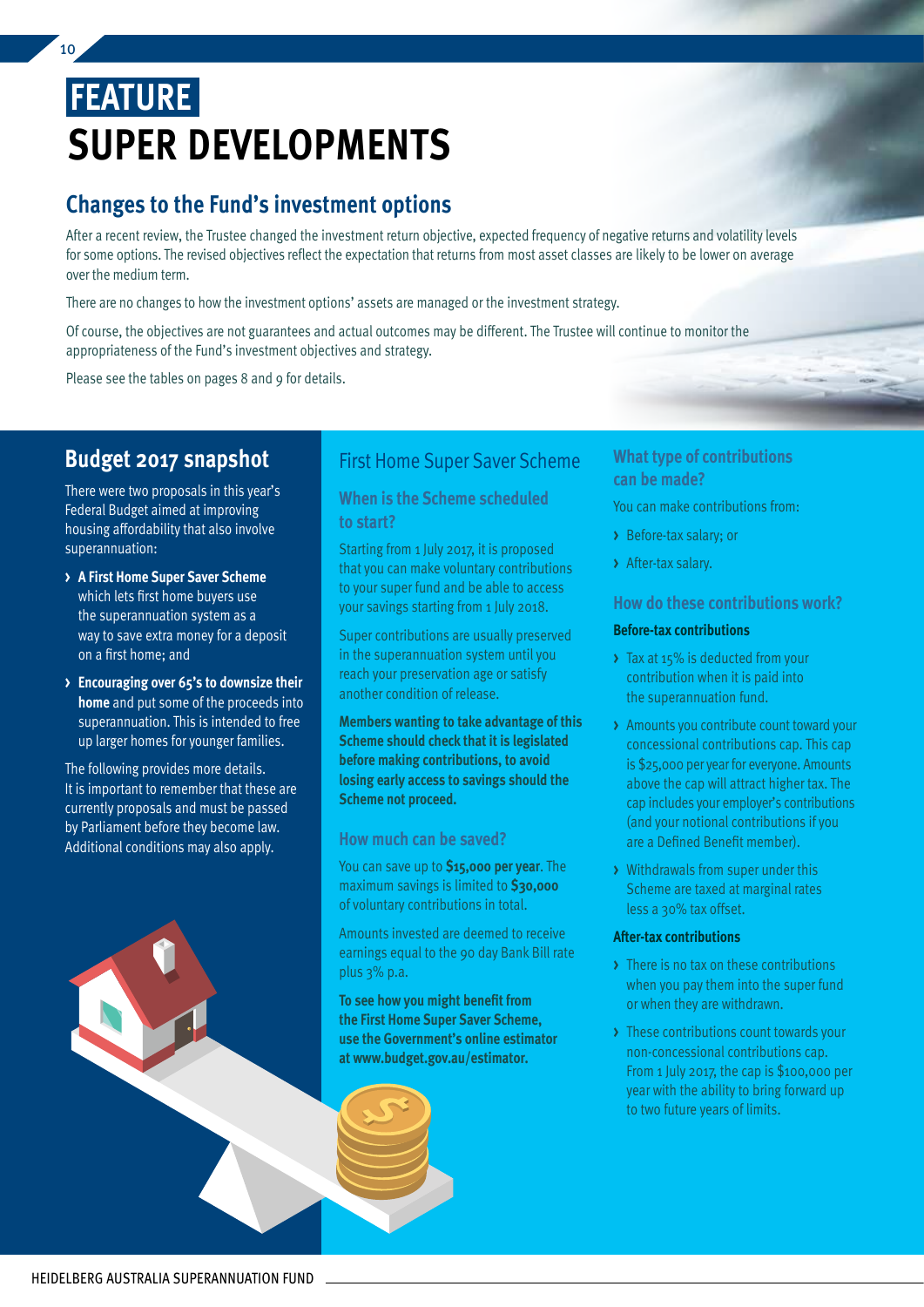

#### Contributing money from home sale to super

#### **What does this proposal involve?**

This measure, proposed to start from 1 July 2018, will allow eligible people to contribute up to \$300,000 from the sale of a home into super. Couples can put in \$300,000 each.

#### **Who is able to participate in this?**

You need to be over age 65 and selling your principal place of residence. You must have owned the home for at least ten years.

#### **What is the advantage of this proposal?**

People over age 65 normally face a number of restrictions to putting money into superannuation. Generally you need to be between age 65 and 74 and able to satisfy a work test. Over age 75, you are not eligible to contribute. The Government proposes to remove the restrictions so those over age 65 who downsize their home are able to make these specific contributions to their super.

Also, under new rules from 1 July 2017, non-concessional contributions can generally only be made if your total superannuation balance is less than \$1.6 million. However, it is proposed that this rule will not apply to downsizing contributions.

#### **Will sale proceeds contributed to super count towards the Age Pension assets test?**

Yes, any change in your superannuation balance will count towards the assets test for the Age Pension.

#### **Do these contributions count toward any caps?**

- **>** Contributions from downsizing will not count toward your annual non-concessional contributions cap.
- **>** Contributions will count towards the new \$1.6 million cap on the amount that can be held in pensions where earnings are exempt from tax.

#### Lower limits on contributions from 1 July 2017

In the May 2017 issue of *Super Update*, we advised you that the Government has reduced the amount of contributions each year that can receive concessional tax treatment. If you go over these limits, higher tax applies.

#### **Concessional contributions**

Concessional contributions to superannuation such as before-tax salary sacrifice and employer contributions (including your notional contributions if you are a Defined Benefit member) will be limited to \$25,000 per year regardless of age.

#### **Non-concessional contributions**

Non-concessional contributions (generally after-tax contributions) to superannuation will be limited to \$100,000 per year.

Members under age 65 may be able to bring forward up to two future years of limits. This accommodates members who want to make larger non-concessional contributions. Contact your financial adviser if you are thinking of doing this as conditions apply.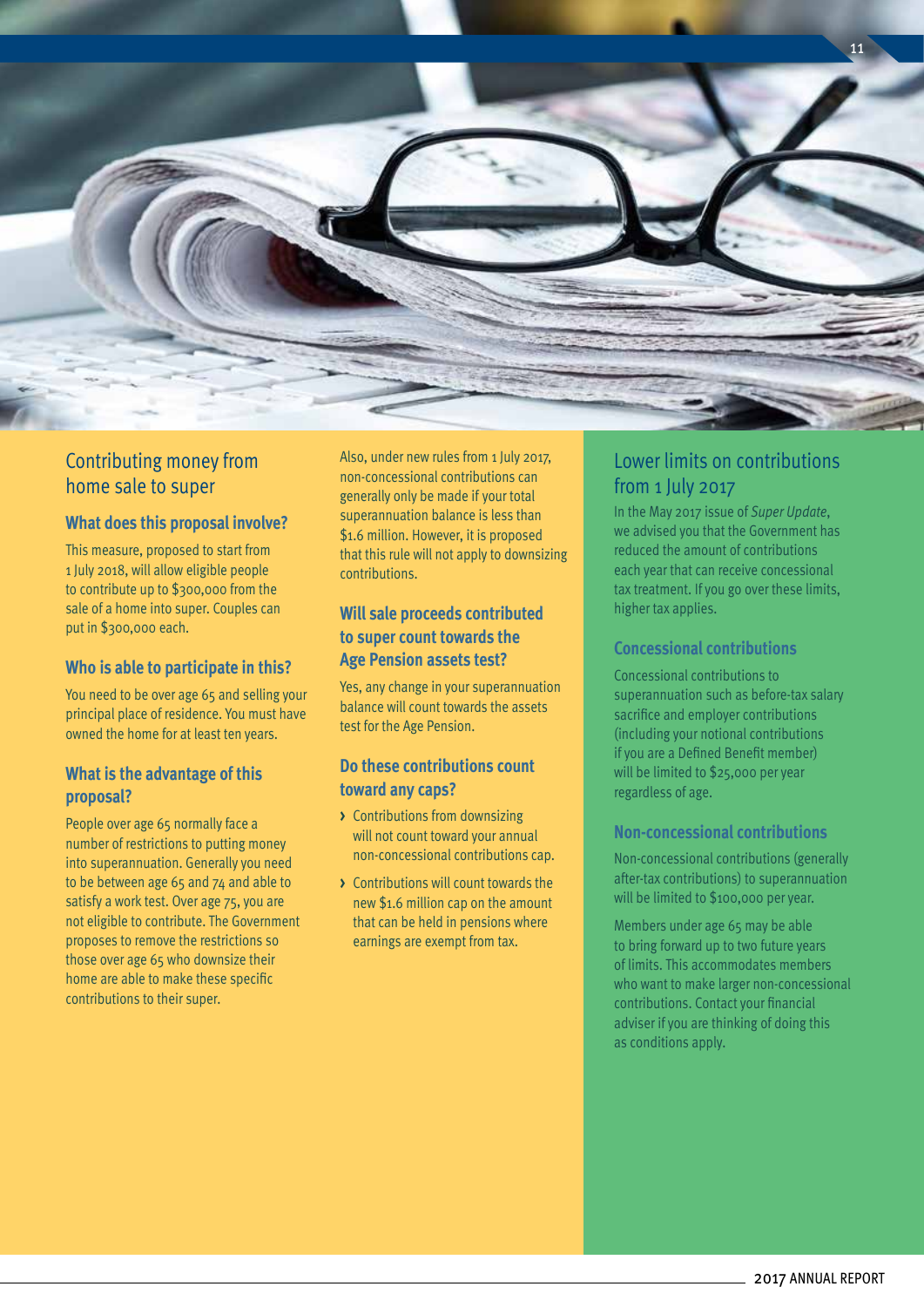### **running the Fund**

The Trustee, with input from the Policy Committee, manages the Fund and uses several advisers who provide their services to the Fund.

#### **Who is your Trustee?**

A Trustee company, Towers Watson Superannuation Pty Ltd (ABN 56 098 527 256, AFSL 236049), is responsible for managing the Fund. It has been licensed to act as a Trustee by the Australian Prudential Regulation Authority (APRA), the prudential regulator of super funds in Australia.

Towers Watson Superannuation Pty Ltd is a subsidiary of Towers Watson Australia Pty Ltd (ABN 45 002 415 349, AFSL 229921) who also acts as Administrator (via an outsourced arrangement), actuary and secretary to the Fund. See under "Who advises the Fund?" to the right for more information.

#### **What is a Policy Committee?**

A Policy Committee ensures that the interests of members and the Company are represented in the management of the Fund. The Committee comprises two members – one appointed by the Company and one elected periodically by Fund members. The next Policy Committee election will be held in November 2018.



#### Super bytes

**Product Disclosure Statement (PDS):**

The PDS is the main disclosure document for new members of superannuation funds. A copy is available from the Fund's website. At 30 June 2017, the Policy Committee members were:

| Company-    | Member- |
|-------------|---------|
| appointed   | elected |
| Con Xanthos | GK Ng   |

Ashad Perera resigned as the member-elected representative on the Policy Committee during the year and was replaced by GK Ng.

#### Indemnity insurance

The Trustee is currently covered by a Trustee Professional Indemnity insurance policy that protects the Fund's assets from a legal liability to the extent allowed by law and the policy conditions.

#### **Who advises the Fund?**

The following organisations provide specialist services to the Trustee.

| <b>Consultant</b><br>and actuary | <b>Towers Watson</b><br>Australia Pty Ltd                                                                                                                                                                                                               |
|----------------------------------|---------------------------------------------------------------------------------------------------------------------------------------------------------------------------------------------------------------------------------------------------------|
| <b>Administrator</b>             | <b>Towers Watson</b><br>Australia Pty Ltd<br>(outsourced to Link<br>Super Pty Limited<br>(ABN 68 146 993 660)<br>a Corporate Authorised<br>Representative<br>(No. 401938) of Pacific<br>Custodians Pty Limited<br>(ABN 66 009 682 866,<br>AFSL 295142)) |
| <b>Investment</b><br>consultant  | <b>Towers Watson</b><br>Australia Pty Ltd                                                                                                                                                                                                               |
| <b>External</b><br>auditors      | Crowe Horwath, Deloitte                                                                                                                                                                                                                                 |
| Insurer                          | AMP                                                                                                                                                                                                                                                     |

#### **How can you resolve any problems or concerns?**

Although our aim is to ensure that the Fund's level of service meets your expectations, sometimes problems may arise. If you have an enquiry or complaint, including privacy-related enquiries, you should contact the Fund Administrator (see page 13 for contact details).

The Trustee has a formal process for reviewing enquiries and complaints if you are not satisfied with the response you receive. To make a formal enquiry or complaint, please obtain an *Enquiries and Complaint Form* from the Fund Administrator or from the Fund's website. The Trustee will respond to you within 90 days. You can request the Trustee's reasons for its decision on your complaint.

If you are not happy with how the Trustee handles your enquiry or complaint, you may contact the Superannuation Complaints Tribunal, an independent body set up by the Federal Government to settle your concerns in such cases. The Tribunal can be contacted by phone on **1300 884 114** or by email at **info@sct.gov.au**.

The Tribunal, however, cannot consider some complaints, for instance, those that concern the management of the Fund as a whole. Time limits also apply to certain complaints that are related to total and permanent disability claims as well as to complaints about objections to the payment of death benefits. If your complaint is regarding any of these issues, please contact the Fund Administrator or refer to the Tribunal's website on **www.sct.gov.au** as soon as possible for further information.

You can direct complaints about your privacy that have not been resolved to your satisfaction to the Office of the Australian Information Commissioner (OAIC). The OAIC can be contacted at **1300 363 992** or **enquiries@oaic.gov.au**.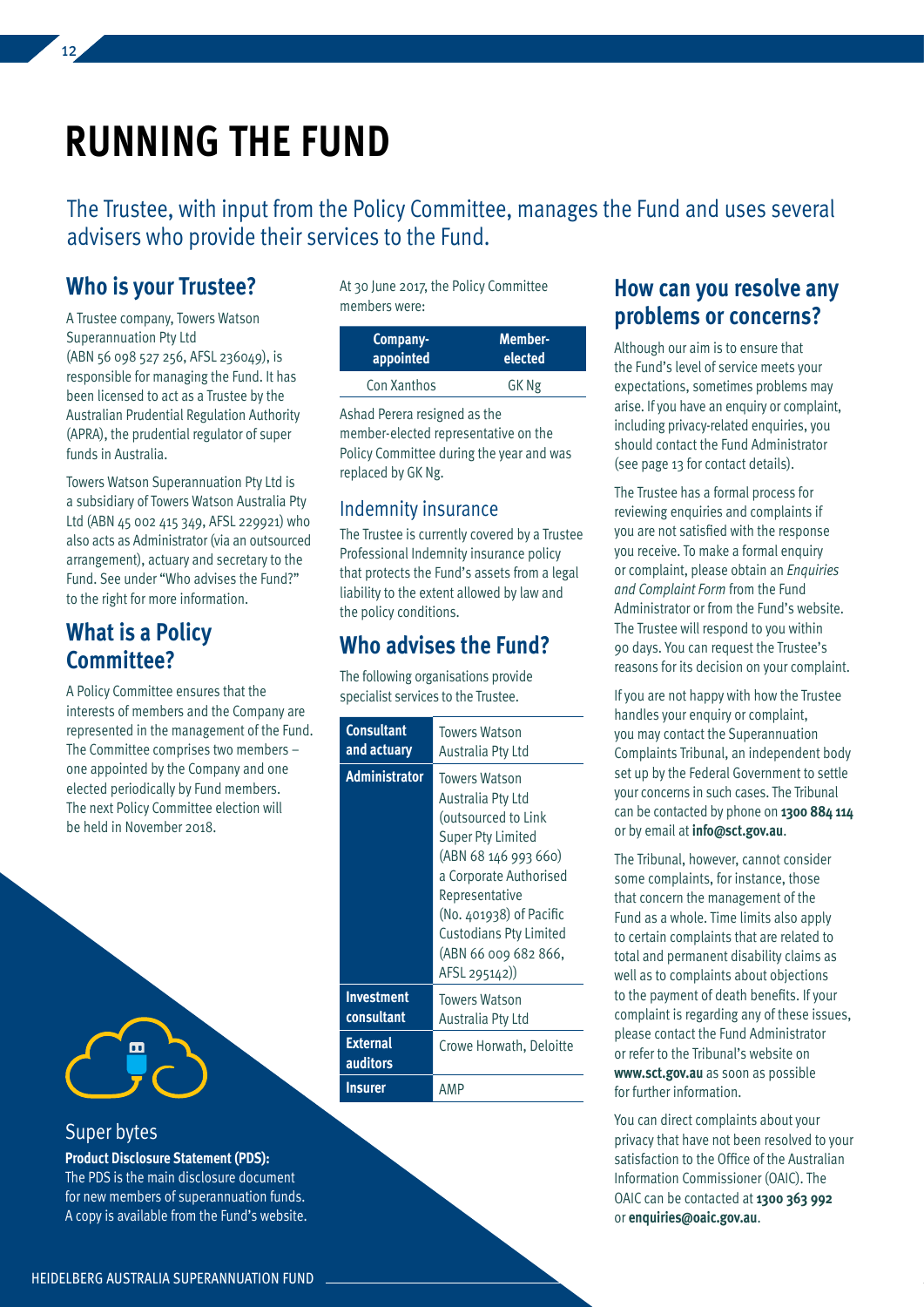#### **What will happen when I leave?**

When you leave employment with Heidelberg Australia or choose another super fund and you have more than \$2,000 in your super account, you will automatically become a member of the Fund's Retained Benefits Division. Your super will remain in the Retained Benefits Division until you provide the Fund Administrator with payment or transfer instructions.

If you're a Defined Benefit member and you leave Heidelberg Australia, your super will also be transferred to the Retained Benefits Division where it will become an accumulation benefit. The "defined" portion of your benefit will be invested in the Cash investment option until you provide the Fund Administrator with alternative investment instructions.

On transfer to the Retained Benefits Division, the amount of insurance cover for death and total and permanent disablement that you had at the time you ceased employment will continue in the Retained Benefits Division.

The cost of this insurance cover is deducted from your Fund account. See the Fund's Product Disclosure Statement for further details.

If you have less than \$2,000 in your account when you leave Heidelberg Australia, you will not be transferred to the Retained Benefits Division and your insurance cover will cease. If you do not provide the Fund Administrator with instructions within 90 days of receiving details of your benefit, the Trustee may roll over your benefit to an Eligible Rollover Fund (ERF). The ERF nominated by the Trustee to receive member benefits is:

AMP Eligible Rollover Fund PO Box 300 Parramatta NSW 2124 Phone: 131 267 Website: www.amp.com.au/erf Contact: The Administrator

Once your benefit is transferred to the ERF, your membership of the Fund ceases along with your membership rights.

You will then need to contact the ERF directly about your benefit. You can also obtain the ERF's Product Disclosure Statement using the contact details above.

The investment and crediting rate policy of the ERF will be different to those that applied in the Fund. Further, the ERF may not offer any insurance cover. You should seek advice from a licensed financial adviser about whether the ERF is a suitable investment for you.

#### **Do you need to provide proof of identity?**

Before you withdraw a benefit from the Fund, you will need to establish your identity by providing certified copies of certain documents. The Trustee may also require additional identification information to verify your identity from time to time.

In some cases, the Trustee may have to disclose information about you to the Australian Transaction Reports and Analysis Centre (AUSTRAC). Due to the sensitive nature of the information, the Trustee is not permitted to inform you when this happens.

#### **Need to know more?**

A range of other information is available to keep you informed. This includes information about your benefits, such as your choices for contributions and investments, and your insurance. Refer to your Product Disclosure Statement, *Guide to your super*. Members, former members and their dependants are also able to view or request copies of the Trust Deed and various Trustee policies by visiting the website at **http://heidaustsf.com** or contacting the Fund Administrator on **1800 127 953**.

#### **Contact Details**

#### **Fund Administrator**

Heidelberg Australia Superannuation Fund PO Box 1442 Parramatta NSW 2124

**http://heidaustsf.com**

#### **1800 127 953**

- $\circ$  (02) 8571 6222
- heidelbergsuperadmin@linksuper.com
- **Policy Committee**
- **Example 2** Con Xanthos Heidelberg Australia Superannuation Fund 2 Acacia Place Notting Hill VIC 3168
- $\mathbb{G}$  (03) 9263 3360
- con.xanthos@heidelberg.com

#### **Human Resources Department**

Julie Sarro Heidelberg Graphic Equipment Limited 2 Acacia Place Notting Hill VIC 3168

 $\mathbb{G}_{9}$  (03) 9263 3213

julie.sarro@heidelberg.com